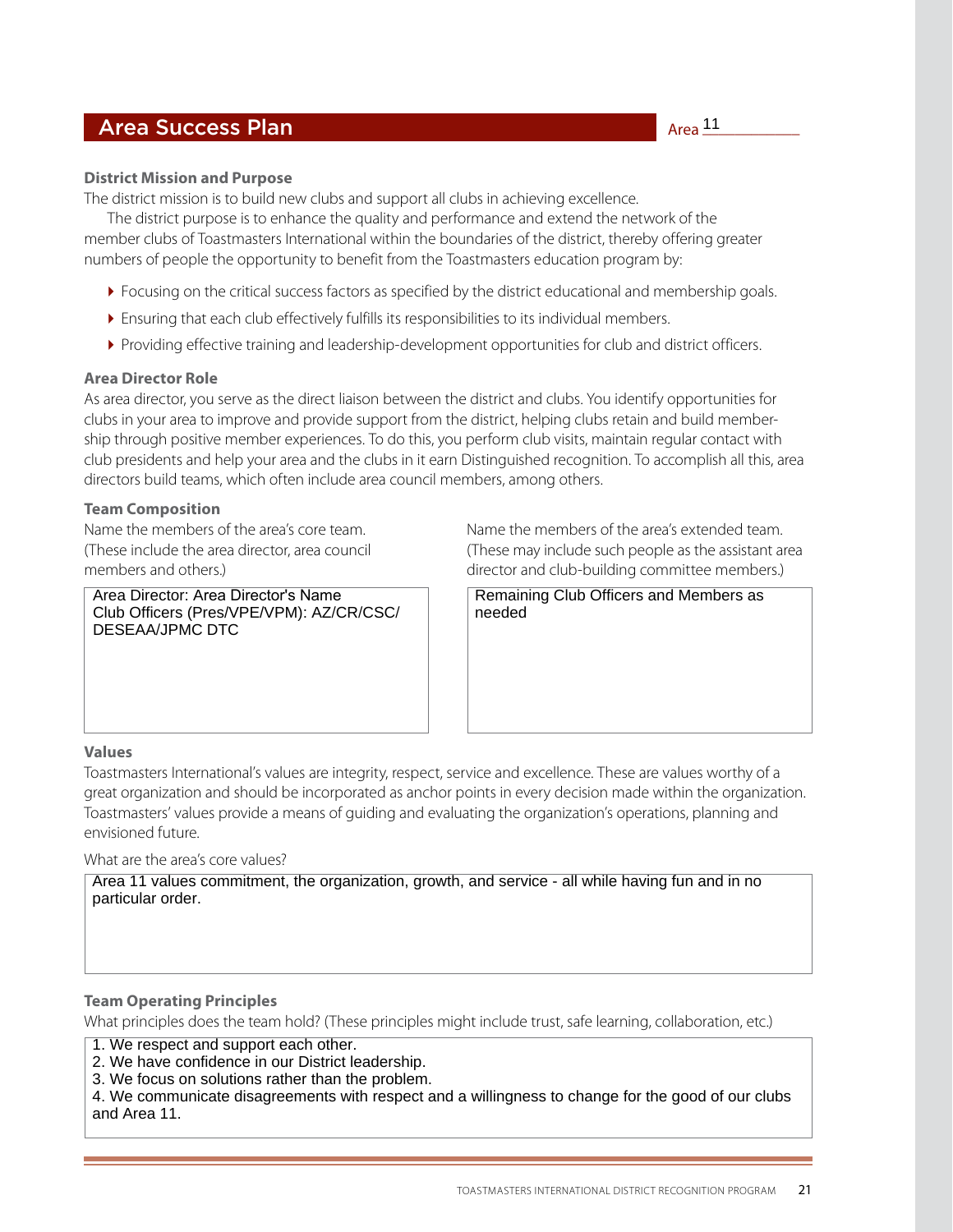#### **Potential Obstacles**

What obstacles will the team have to consider when strategizing? (These might include conflicting personal commitments, distance, unresolved conflict, etc.)

Corporate club members who are disconnected from Toastmasters as a whole.

#### **Meeting Protocol**

In general, how will the team process tasks? (For example, consider how often to meet or call, what the team's meeting practices will be, etc.)

We will meet on the first Wed of each month to discuss agenda items (inc. Distirict business) in addition to any other business presented by team members.

#### **Team Interactions and Behavioral Norms** How will decisions be made?

Team decisions will be made by consensus taking into consideration requirements of TI. District decisions will be addressed and implemented acordingly.

What will be the team's method of communication? Determine the team's first preference, second preference and so on.

Our primary method of communication will be the monthly meeting. Secondary communications will be sent via email. Additionally, the quarterly newsletter will be used to disseminate information and important notices not captured up to the date of the newsletter.

What will the communication parameters be? Parameters might include whether the team communicates by phone or email, whether the team sets up a weekly conference call or how often team members can expect to communicate.

See above.

How will the team resolve differences of opinion?

Depending on the topic of the disagreement, in general, differences will be resolved by consensus after careful, respectful, open discussion.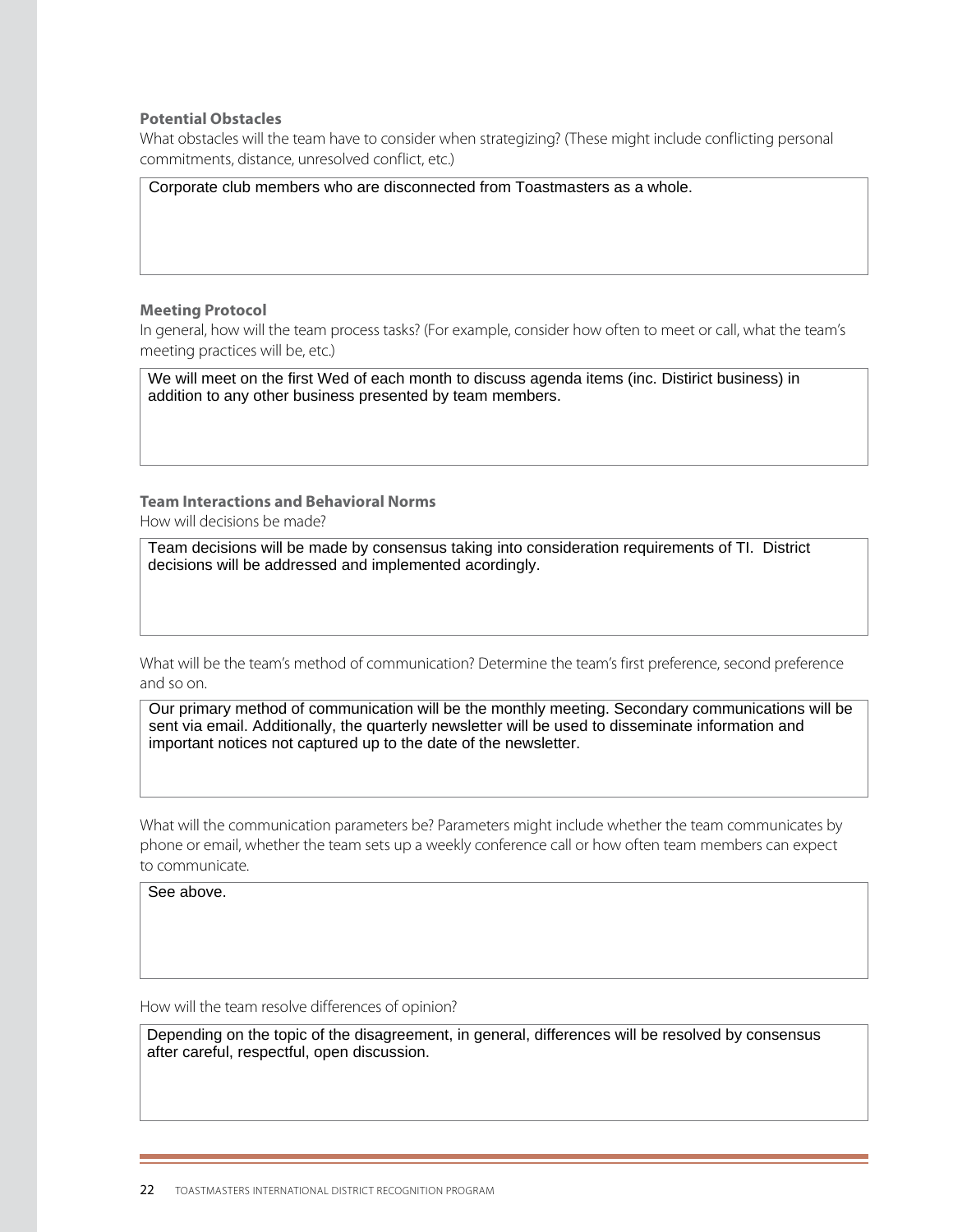How will the team support one another?

The team will support one another by participating in activities and discussing and sharing best practices as needed.

How will the team ensure equitable participation when completing activities?

For combined club events (ie Area Contest), each club will be assigned to a particular aspect of the event.

How will team members be held accountable for their responsibilities?

Team members will be given checkpoints that will be reported weekly (as appropriate) up to the date of the event.

How will the core team and extended teams be recognized for their efforts?

Team members will be given Certificates of Appreciation, be acknowledged in the newsletter, and receive a small token of gratitude.

#### **Starting Number**

5

Club base

#### **Qualifying Requirements** No net club loss

Submission of the Area Director's Club Visit Report for 75 percent of its **club base** for first-round visits by November 30 and for  $\vert$  **4 Club base** x 0.75 75 percent of its club base for second-round visits by May 31

4

# Goal: Distinguished Clubs and Club Growth

| Distinguished             | $\mathsf{l}$ Club base $\times$ 0.5                           |
|---------------------------|---------------------------------------------------------------|
| Select Distinguished      | 4 Club base $\times$ 0.5 + 1 Distinguished club               |
| President's Distinguished | <b>Club base</b> $\times$ 0.5 + 1 Distinguished club + 1 club |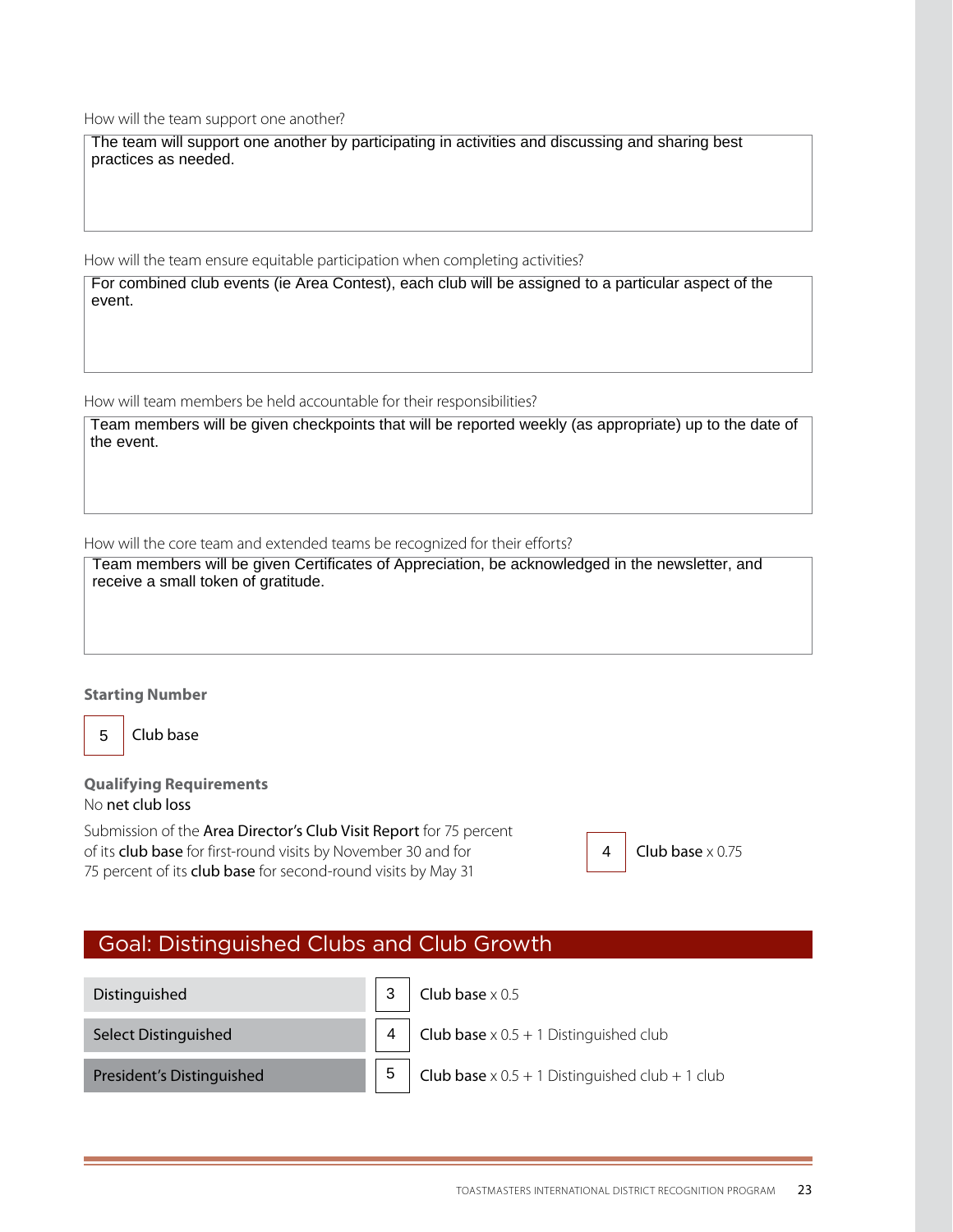### **Situation Analysis**

What is the current situation in the area? What percent of area clubs are typically Distinguished? Do members understand how to achieve success? Does the area have special challenges? (One situation might be that members in the area don't know how to achieve success. Another situation might be that the district has identified three solid new club prospects.)

Sixty (60) percent of Area 11 clubs are typically Distinguished. Two clubs (one corporate [AZ]/one community[CSC]) struggle with low membership levels although they achieve sufficient goals to be distinguished. A particular challenge is encouraging AZ Officers to participate in training. Not one AZ Officer felt it necessary to participate in training this season. Despite that, they still expect to receive assistance from a Club Coach. CSC members are very enthusiastic about succeeding and are willing to do what it takes to make that happen. CSC has already begun working on a few ideas we generated during a discussion after one of my visits.

#### **Strategy**

What actions will the area take? What has worked in the past? What has not? What new programs or incentives could the area implement? How will the area promote existing programs? How have other areas been successful? What could the area do to stretch this goal? (The strategy might include actions, such as promoting the Distinguished Club Program during club visits, contacting club growth directors for club leads and scheduling demonstration meetings.)

As Area Director (AD), I am encouraging all my clubs to extend themselves beyond the usual club meeting and get involved in all TI has to offer. I am encouraging them to seek unique opportunities to promote their club and generate visitors. I am not really sure what was done in the past as the previous AD did not believe any of the clubs were struggling. Other clubs have increased promotional activities to generate interest in their clubs.

| Action 1 | Promote current District and Toastmasters incentives with regard to club growth and member<br>development.                                            |
|----------|-------------------------------------------------------------------------------------------------------------------------------------------------------|
| Action 2 | Contact the CGD regarding potential new clubs in Area 11                                                                                              |
| Action 3 | AD to strengthen relationship with AZ officers with goal of encouraging participation in winter<br>TLIs and Toastmasters events external to the club. |
| Action 4 | Encourage clubs to participate in local community events (ie Women's Summit)                                                                          |
| Action 5 | Contact District Leadership for promotional items.                                                                                                    |

#### **Resources**

What people, equipment, meeting places and money does the area have at its disposal? What committee could work toward the goal? Are any members interested in heading projects toward leadership goals? How much money has been budgeted for achieving this goal? (Resources might include club presidents and the *Distinguished Club Program and Club Success Plan* (Item 1111).)

We always have our District Leaders as information resources. Also, we currently offer incentives for Open Houses and DCP goal achievements. If necessary, we can contact other clubs, local businesses, etc for donations of equipment or items if needed. We need to order the free marketing materials when placing orders to TI for club ribbons, incentives, etc. We have one meeting place for area activities that is typically used for multi-club events but will reach out to other club members for potential alternative meeting places. One club member (P. Zotter at AZ) needs to chair a membership campaign.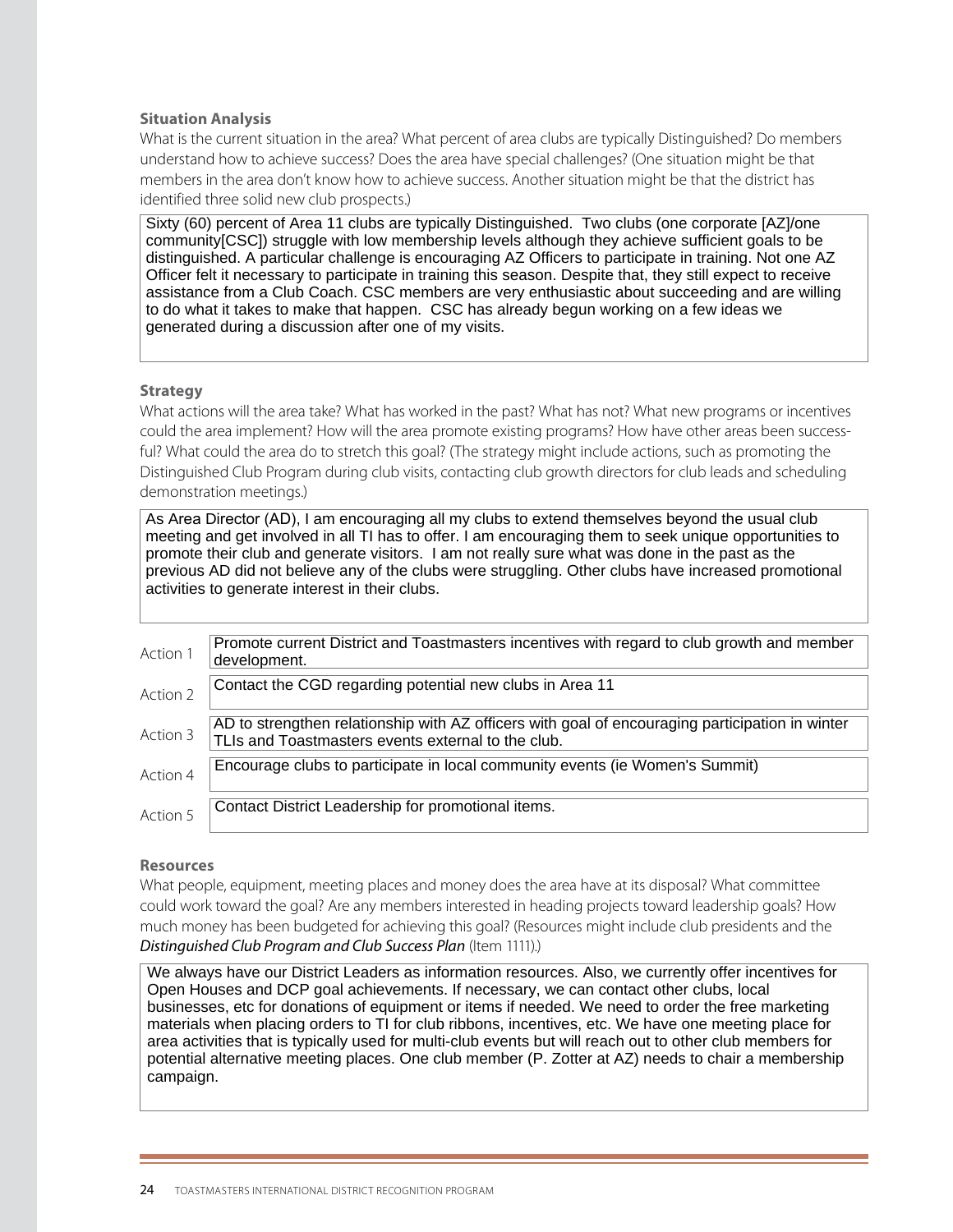### **Assignments**

Who is in charge of each action? Who is on each team? What are each team member's specific responsibilities?

|          | See below for each action listed above |
|----------|----------------------------------------|
|          | Area Director and Club Officers        |
| Action 1 |                                        |
| Action 2 | <b>Area Director</b>                   |
| Action 3 | Area Director and AZ Officers          |
| Action 4 | Area Director and Club Officers        |
| Action 5 | <b>Area Director</b>                   |

# **Timetable**

When will each action item begin? When will each action item be complete? How will progress be tracked?

| See below |                                                                                             |
|-----------|---------------------------------------------------------------------------------------------|
|           |                                                                                             |
|           |                                                                                             |
| Action 1  | Ongoing                                                                                     |
| Action 2  | Completed                                                                                   |
| Action 3  | Ongoing. AD Will staff a table w/ AZ Officers at the upcoming Women's Summit at AZ in Sept. |
| Action 4  | Ongoing                                                                                     |
| Action 5  | Completed                                                                                   |

# Additional Goals

Answer the same types of questions to reach each additional area goal. Additional goals might have to do with new leadership opportunities or better service to members. Where else is there room for improvement in the area?

**Goal**

What specific, measureable, attainable and relevant additional goal can the area meet?

NA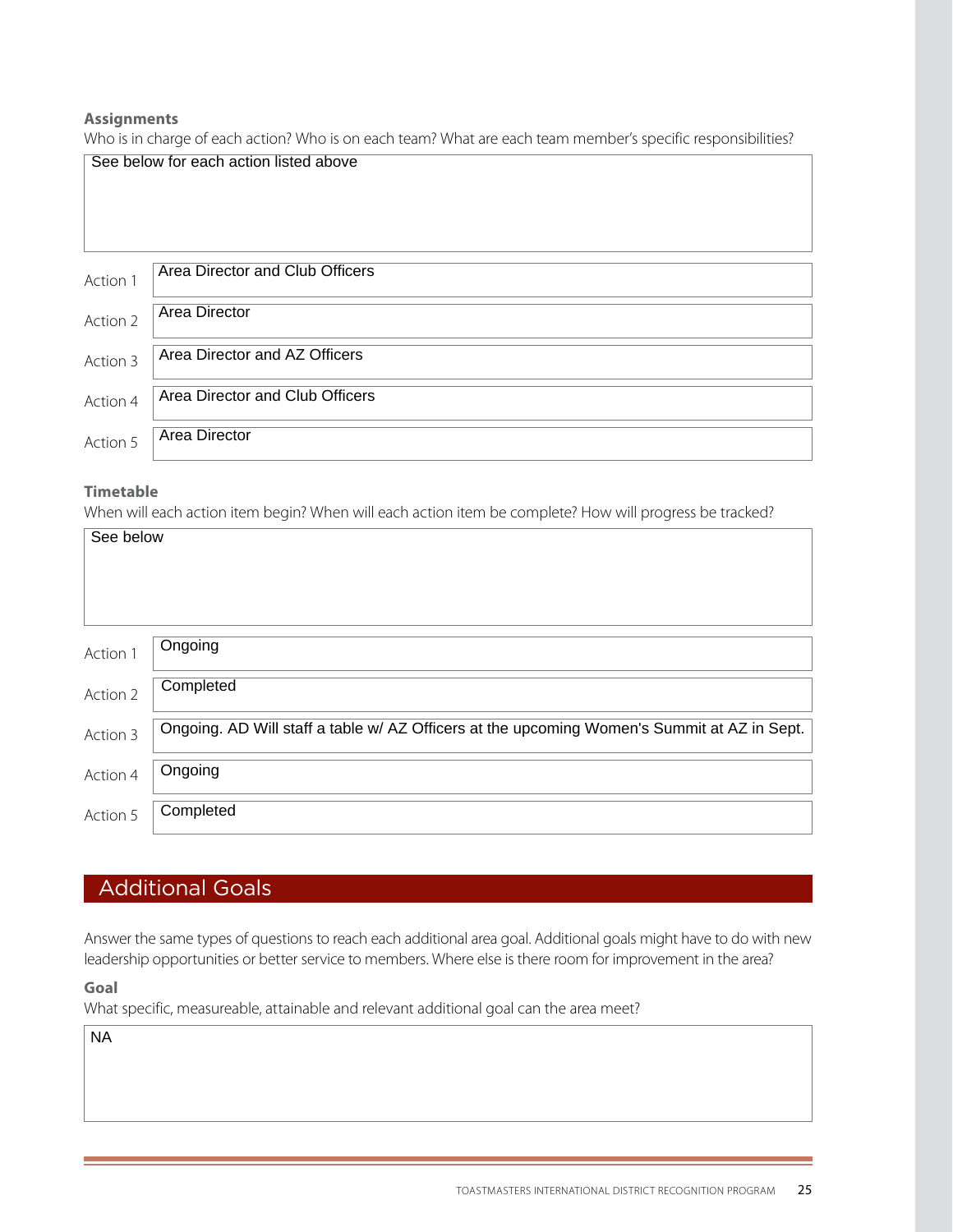#### **Situation Analysis**

What is the current situation in the area? Do members understand how to achieve success? Does the area have special challenges?

 $\overline{NA}$ 

#### **Strategy**

| NA                                                                                                                                                                                                                                                                            |  |
|-------------------------------------------------------------------------------------------------------------------------------------------------------------------------------------------------------------------------------------------------------------------------------|--|
|                                                                                                                                                                                                                                                                               |  |
|                                                                                                                                                                                                                                                                               |  |
| <b>Strategy</b>                                                                                                                                                                                                                                                               |  |
| What actions will the area take? What has worked in the past? What has not? What new programs or incentives<br>could the area implement? How will the area promote existing programs? How have other areas been success-<br>ful? What could the area do to stretch this goal? |  |
| $\overline{\mathsf{NA}}$                                                                                                                                                                                                                                                      |  |
|                                                                                                                                                                                                                                                                               |  |
|                                                                                                                                                                                                                                                                               |  |
| Action 1                                                                                                                                                                                                                                                                      |  |
| Action 2                                                                                                                                                                                                                                                                      |  |
| Action 3                                                                                                                                                                                                                                                                      |  |
| Action 4                                                                                                                                                                                                                                                                      |  |
| Action 5                                                                                                                                                                                                                                                                      |  |
| <b>Resources</b>                                                                                                                                                                                                                                                              |  |
| What people, equipment, meeting places and money does the area have at its disposal? What committee could<br>work toward the goal? Are any members interested in heading projects toward leadership goals? How much<br>money has been budgeted for achieving this goal?       |  |
| $N_A$                                                                                                                                                                                                                                                                         |  |
|                                                                                                                                                                                                                                                                               |  |
|                                                                                                                                                                                                                                                                               |  |
|                                                                                                                                                                                                                                                                               |  |
| <b>Assignments</b><br>Who is in charge of each action? Who is on each team? What are each team member's specific responsibilities?                                                                                                                                            |  |
| <b>NA</b>                                                                                                                                                                                                                                                                     |  |

#### **Resources**

### **Assignments**

 $\overline{NA}$